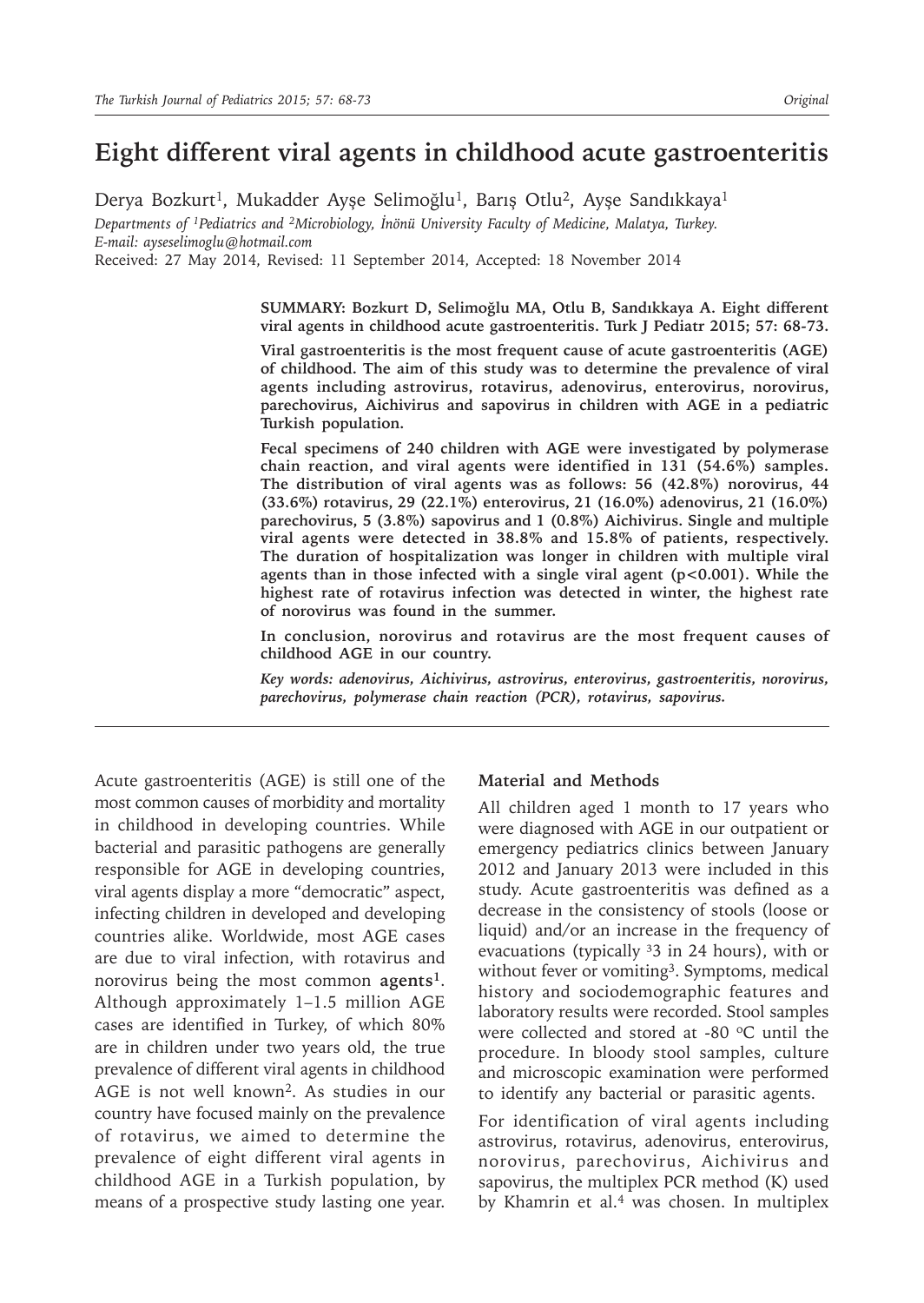PCR, multiple primer sets are included within a single PCR mixture to produce amplicons of varying sizes that are specific to different DNA sequences (Qiagen, Hilden, Germany). The gel electrophoresis method was used to visualize those amplicons, and for the determination of the exact sizes of the amplicons, three 100 bp DNA ladders (New England BioLabs, UK) were used in each step. Pictures of the DNA bands were taken with the Gel Logic 2200 Imaging System (1708x1280 pixels, Kodak Company, NY, US), and band sizes were analyzed with both molecular imaging software and the naked eye.

The study was approved by the Ethics Committee of İnönü University Faculty of Medicine (2012/241). Informed consent was obtained from the children's parents. The study was funded by the İnönü University Scientific Study and Project Unit (BAP–2012/62).

For statistical analysis, SPSS for Windows Version 15.0 was used to perform chi-square, Mann Whitney U and Kruskal-Wallis tests. p<0.05 was considered statistically significant.

## **Results**

The mean age of the children was  $26.7 \pm 27.0$ months (1-161 months). Among the children, 106 (44.2%) were girls and 134 (55.8%) were boys; 159 (66.3%) were under 24 months of age.

Anthropometric measurements showed that 7 (2.9%) and 9 (3.8%) were below the third percentile for height and weight, respectively. While 141 children (58.8%) were hospitalized for AGE, the others (41.3%) were evaluated and managed at the outpatient clinic.

By month, the most referrals for AGE were seen in July (14.2%), and the fewest in April (5.4%) (p=0.097). By season, the most referrals were observed in summer (31.3%), followed by winter (27.5%), fall (21.3%) and spring (20%).

Children were evaluated with respect to the duration and severity of the diarrhea. The mean duration of diarrhea was  $3.6 \pm 2.3$  days (1-11 days). Duration was 3 days or less in 61.3%, and 7 days or more in 33.7% of the children. The mean number of bowel movements reported per day was  $5.3 \pm 2.6$ . When hospitalized children and outpatients were compared, it was observed that the

mean duration of diarrhea was longer and the number of bowel movements was higher in hospitalized cases ( $p < 0.001$  and 0.009, respectively) (Table I). Vomiting accompanied diarrhea in 195 children (81.2%), with a mean duration of  $2.9 \pm 2.1$  days (1-10 days). Again, when hospitalized and outpatient cases were compared, it was observed that while the mean duration of vomiting was higher in hospitalized cases  $(p=0.023)$ , the mean number of daily vomiting episodes was not different (p=0.877) (Table I). Fever accompanied diarrhea in 127 children (52.9%), with a median temperature of 38.5<sup>o</sup>C (37-40 <sup>o</sup>C axillary). No difference was found between hospitalized and outpatient cases in that respect  $(p=0.852)$ . A combination of diarrhea, vomiting and fever was observed in 101 children (42.1%). None of the patients died due to any complications of AGE.

Twenty children (8.3%) had a history of rotavirus vaccination. The source of water at home was recorded: well water was being used by 9 families (3.8%), tap water by 138 (57.5%), table water by 43 (17.9%) and boiled tap water by 50 (20.8%). Parents of 59 children (24.6%) reported that there was another family member suffering from AGE at the same time.

Viral agents were identified in 131 children (54.6%). Norovirus was detected in 23.3% of the cases, rotavirus in 18.3%, enterovirus in 12.1%, parechovirus in 8.8%, adenovirus in 8.8%, sapovirus in 2.1% and Aichivirus in 0.4%. Astrovirus was not detected in any children. Among those cases with an identifiable viral agent, norovirus was on the top of the list, appearing in 42.8% of cases, followed by rotavirus (33.6%), enterovirus (22.1%), parechovirus (16%), adenovirus (16%), sapovirus (3.8%), and Aichivirus  $(0.4\%)$ .

A number of features of children with and without viral AGE are shown in Table II.

The educational levels of the mothers and fathers and the socioeconomic levels of the families did not differ between the viruspositive and -negative cases ( $p=0.225$ ,  $p=0.926$ and p=0.395, respectively).

The month-by-month distribution of the viral agents is shown in Figure 1. While rotavirus, adenovirus, norovirus and enterovirus appeared to be causes of AGE year-round,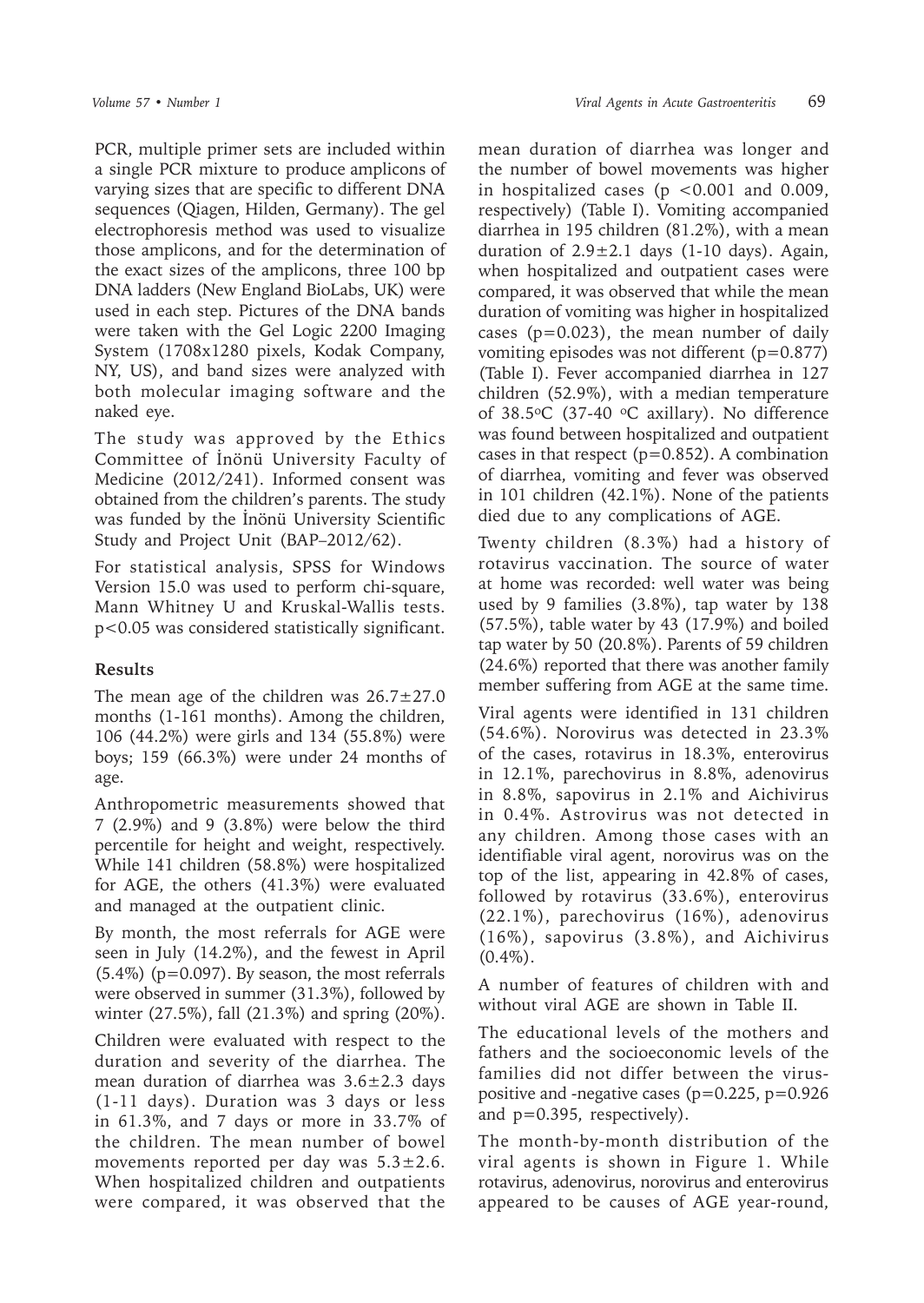sapovirus, parechovirus and Aichivirus were more prevalent in the second half of the year.

A single agent was identified in 93 stool samples (71%); multiple viral agents were identified in 39 (29%). Most of the latter (26%) had 2 different viral agents; two (1.5%) had 3, and two (1.5%) had 4 different viral agents. The hospitalization rate was 100% for those who had multiple viral agents and 53.8% for those with a single agent  $(p<0.001)$ . Among cases with a single agent, the hospitalization rate was highest (69.2%) for those with enterovirus and lowest (46.2%) for those with adenovirus.

The duration of diarrhea in norovirus infection was found to be higher in those over 2 years of age than in those under 2 years  $(p=0.013)$ .



Fig. 1. Distribution of viral agents throughout the year.

Bloody diarrhea was detected in one patient with rotavirus (3.7%), two with norovirus (6.7%) and one with enterovirus infection (7.7%) (p=0.626). Rotavirus infection was detected in two children with a history of rotavirus vaccination.

## **Discussion**

It is very well known that AGE occurs mostly in young children, with higher morbidity and mortality rates. The mean age of our patients was 26.7±2 months; 66.2% were under 2 years old. The high rate of hospitalization in our study (58.8%) was thought to be due to the referral of more severe cases to our hospital, which is a tertiary medical center.

A multiplex PCR method, which was able to differentiate multiple types of viruses based on different amplicon sizes, was used for simultaneous detection of eight AGEcausing viruses in a single reaction tube4. Although a reduction in sensitivity due to competition for reagents when multiple templates are amplified in a single reaction might be expected, the overall detection rates for viruses causing diarrhea have been found not to differ between conventional and novel multiplex PCR methods4.

Viral etiology was detected in 54.6% of children.

| Mean                        | Hospitalized patients | Outpatients   | P value |
|-----------------------------|-----------------------|---------------|---------|
| Duration of diarrhea (days) | $4.2 \pm 2.4$         | $2.8 \pm 2.0$ | < 0.001 |
| Bowel movements             | $5.6 \pm 2.7$         | $4.8 \pm 2.5$ | 0.009   |
| Duration of vomiting (days) | $3.2 \pm 2.2$         | $2.5 \pm 1.8$ | 0.023   |
| Number of vomiting episodes | $4.2 \pm 2.3$         | $4.2 + 2.4$   | 0.877   |
|                             |                       |               |         |

Table I. Characteristics of Symptoms in Children with AGE

| <b>Table II.</b> Some Features of Children with or without Viral AGE |  |
|----------------------------------------------------------------------|--|
|----------------------------------------------------------------------|--|

|                                  | Viral agent-positive | Viral agent-negative | Р     |
|----------------------------------|----------------------|----------------------|-------|
| Female/male                      | 57/74                | 49/60                | 0.823 |
| Mean age (months)                | $26.9 \pm 27.9$      | $26.5 \pm 28.0$      | 0.981 |
| Fever                            | 68 (51.9%)           | 59 (54.1%)           | 0.732 |
| Bloody diarrhea                  | 4 $(3.1\%)$          | 3 $(2.8\%)$          | 0.890 |
| Mean duration of diarrhea (days) | $3.4 \pm 2.3$        | $3.8 \pm 2.4$        | 0.120 |
| Mean number of bowel movements   | $5.4 \pm 2.7$        | $5.2 \pm 2.5$        | 0.391 |
| Mean duration of vomiting (days) | $2.7 \pm 2.0$        | $3.2 \pm 2.1$        | 0.081 |
| Mean number of vomiting episodes | $4.0 + 2.3$          | $4.6 + 2.3$          | 0.033 |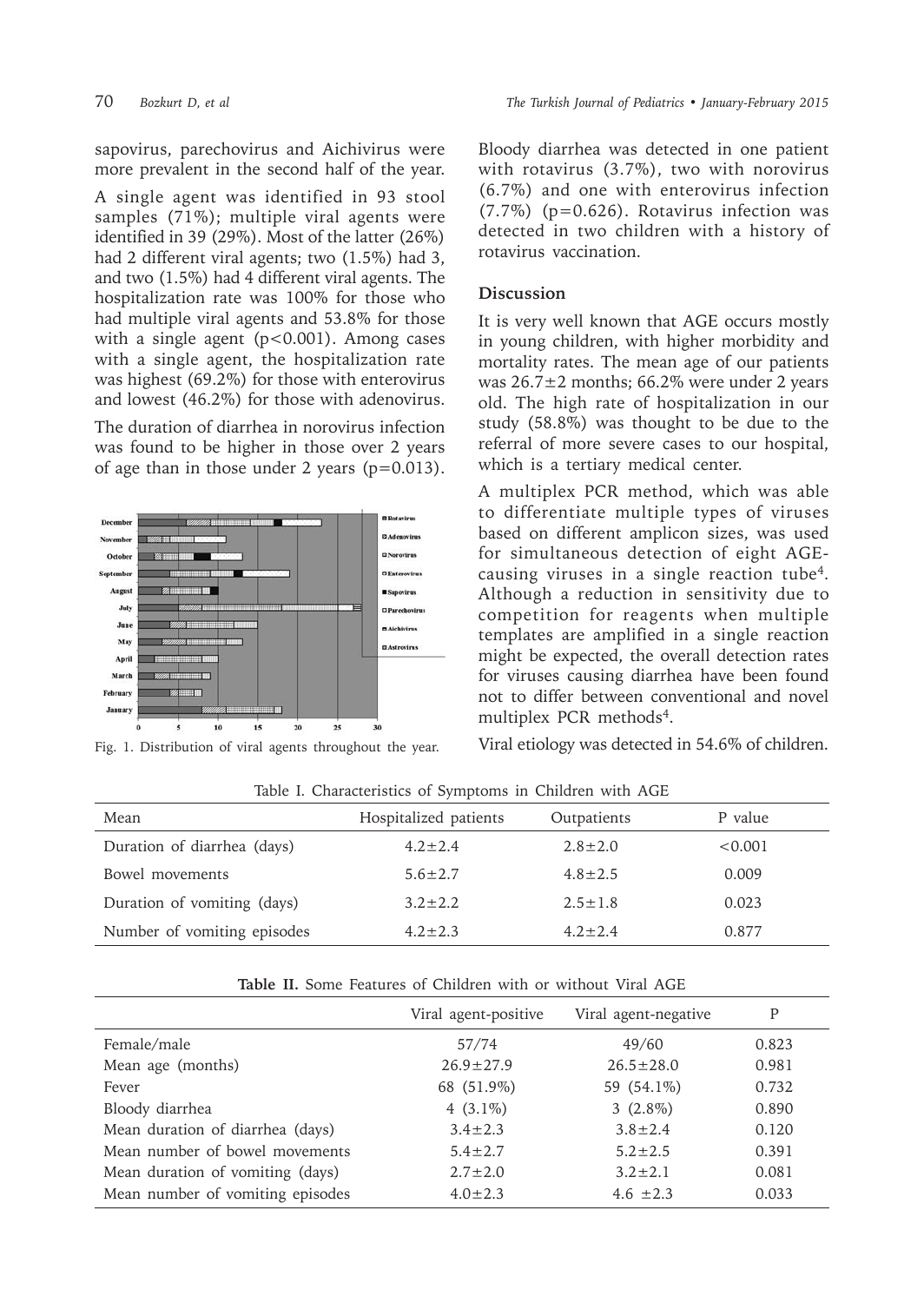In other studies from our country, viral AGE frequency was reported to be between 18% and 44%5-7. However, none of the studies cited investigated more than three viral agents. In other countries, frequency was found to be between 32% and 45%8-10.

The most common agent in our study was norovirus (42.3% of viral agents), which was followed by rotavirus (33.6%) and enterovirus (22.1%). Astrovirus was not identified in any of the cases. To the best of our knowledge, none of the studies conducted in our country so far have investigated those eight viral agents together in AGE. In the study by Özdemir et al.<sup>5</sup>, the most common agent was reported to be rotavirus (72.6%), followed by adenovirus (23.6%) and astrovirus (3.7%). Another study from our country with a high number of cases (941) revealed a lower rate of viral etiology (18.1%), with rotavirus and adenovirus being the two most common viruses<sup>8</sup>. Interestingly, Akihara et al.<sup>10</sup> reported that they did not detect rotavirus in any of their cases; instead, adenovirus was the most common viral agent, followed by astrovirus and sapovirus. In contrast, another Japanese study, by Nakanishi et al.<sup>11</sup>, reported rotavirus to be the most common viral agent, followed by norovirus.

Hospitalization rates did not differ between the various viral etiologies; however, patients with multiple viral infections had a greater hospitalization rate (p<0.001). This result suggests that multiple viral agents cause a more severe clinical manifestation.

Because none of the viral agents were markedly more prevalent in patients of a particular age group or sex, or from families of a particular educational or socioeconomic level, and no specific clinical finding was more common in any type of viral AGE, prediction of viral etiology according to these parameters seems impossible. Bloody diarrhea likewise did not exclude viral etiology, although identification of a viral agent in bloody diarrhea does not necessarily mean it is the cause of the diarrhea. In our series of 7 children with bloody diarrhea, 2 had norovirus, 1 had rotavirus and 1 had enterovirus in their stool samples.

After rotavirus vaccination programs, a relative increase in norovirus infection has been observed. Our results, revealing a higher

prevalence of norovirus than rotavirus, which had previously been reported as the most common agent in childhood AGE in our country, might be the reflection of rotavirus vaccination, though the latter is not included in our national vaccination schedule. A few studies on the prevalence of norovirus in our country between 2008 and 2011 showed that 14-33% of children with AGE were positive for norovirus<sup>12-15</sup>. Similar results have been reported in other countries  $(17-33\%)^{16,17}$ . We observed that norovirus infection was not dependent on the season, although it was most common in summer and least common in fall (35.7% vs. 14.3%). Seasonal variation has been reported in some studies, with norovirus occurring predominantly in winter or summer12,18,19.

Rotavirus is one of the most common and most focused-on viral agents in our country. The fact that one-third to one-half of the viral agents causing AGE are rotavirus (our figure is  $33.6\%)$ <sup>20</sup>, and the fact that this virus may result in a severe clinical presentation in infancy, led to production of a successful vaccine. Although rotavirus vaccination is not part of our national vaccination scheme, some families have their children vaccinated for it. Previously, rotavirus was identified in 8-40% of children with AGE in our country5,6,21-25. Among the children in this study with rotavirus infection, 75% were younger than 2 years old, a finding consistent with that of some other studies<sup>23,26,27</sup>. It is known as a winter viral agent<sup>25,27</sup> in countries with temperate climates, such as ours<sup>5,6,21,24</sup>. A high rate of hospitalization is another feature of rotavirus AGE29. Previous studies from our country revealed that approximately one-third of patients were hospitalized $6,24$ ; our rate was much higher (48.1%).

The prevalence of adenovirus in AGE has been reported to be between 3% and 17%30- <sup>33</sup>. In Turkey, a similar frequency has been reported: between 5% and 14%34-37. We could not find any seasonal prevalence in adenovirus AGE. Astrovirus is not very common in AGE; the reported prevalence is between 2% and 10%17,38,39. One study in our country showed 1.7% (6/363) of patients with AGE as being infected with astrovirus<sup>7</sup>. Astrovirus could not be identified in any of our stool samples.

No previously existing study from our country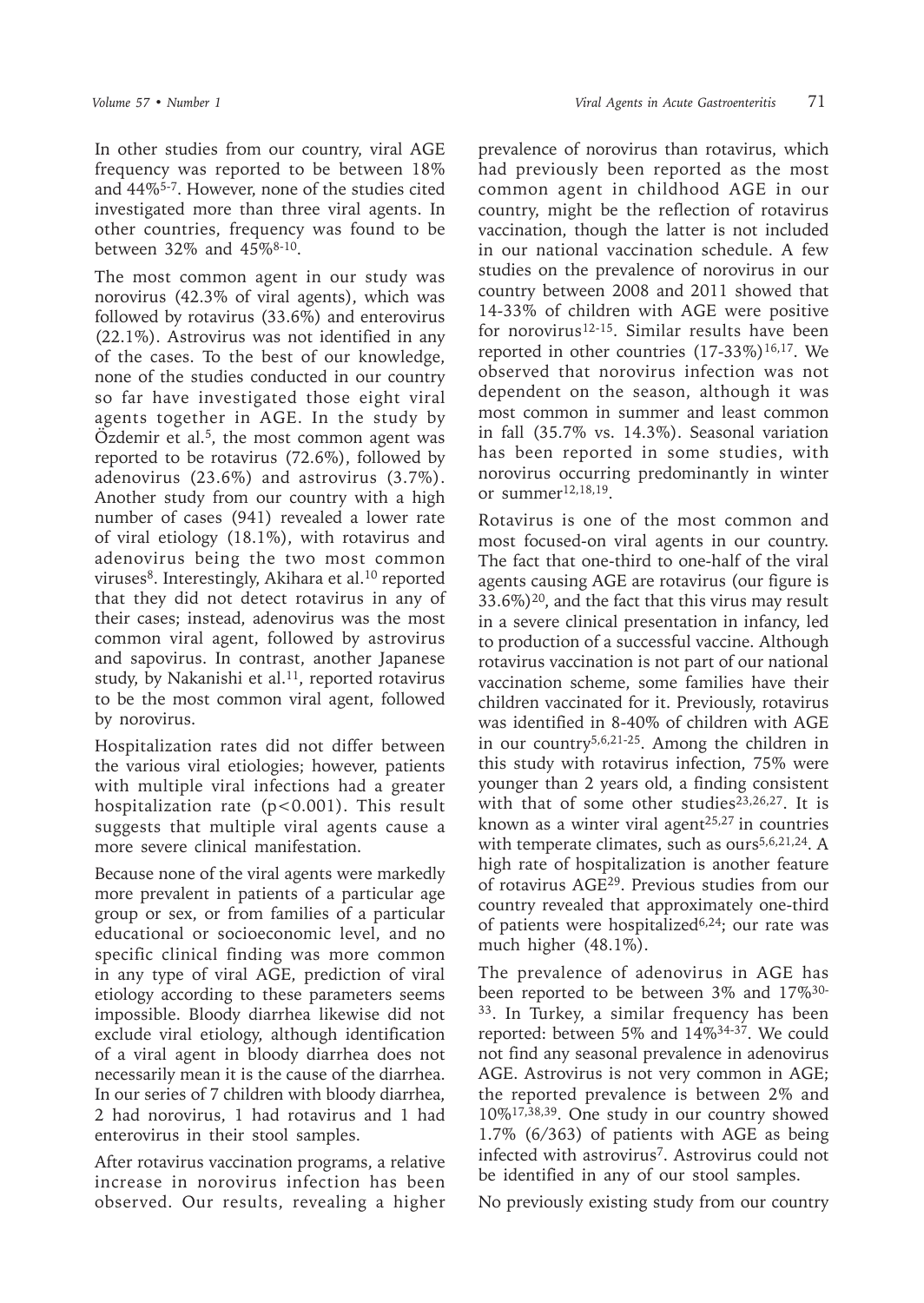had investigated sapovirus in AGE. We found a 2% prevalence, which is consistent with the results of studies in Japan: between 1.7% and 5%10,11,40. We found fall to be the predominant time of occurrence, although this virus has been reported to occur sporadically throughout the year<sup>11</sup>. Parechovirus, the prevalence of which in Turkey has been unknown, affects both the gastrointestinal and respiratory systems. Of our cases, 8.8% had parechovirus AGE, a rate very similar to that found by Pham et al. in Sri Lanka  $(8.3\%)$ <sup>41</sup>. In Thai children, prevalence has been reported as 14.6% <sup>42</sup>. It is known as a summer–fall viral agent $43$ ; we also detected parechovirus most frequently in the fall.

Enterovirus is a year-round, age-independent causative agent for AGE $44$ . We found a 12% prevalence of enterovirus occurring between July and September. Only one patient with Aichivirus was identified in our study. No previous report existed regarding Aichivirus AGE in our country, but a study from Paris indicated the prevalence as 1.6%45.

AGE caused by multiple viral agents was detected in 14% of our patients. Most of them were infected with two different viral agents (14%), but three or four agents were identified in a small number of patients (1.6%). Özdemir et al.<sup>7</sup> found that 9.6% and 0.6% of their patients were infected with two and three viral agents, respectively, the most common combination being rotavirus and adenovirus. Infection with more than one viral agent was reported in 12.8% of children in a study in Japan $4$ .

In conclusion, this is the first study in our country to investigate eight different viral agents in childhood AGE. Most of our patients had norovirus or rotavirus infections; this emphasizes the importance of screening for these two agents in AGE cases.

### **REFERENCES**

- 1. Elliott EJ. Acute gastroenteritis in children. BMJ 2007; 334: 35-40.
- 2. Bicer S, Sahin GT, Koncay B, et al. Incidence assessment of rotavirus and adenovirus associated acute gastroenteritis cases in early childhood. Infez Med 2011; 19: 113-119.
- 3. Guarino A, Albano F, Ashkenazi S, et al. European Society for Paediatric Gastroenterology, Hepatology, and Nutrition/European Society for Paediatric Infectious Diseases evidence-based guidelines for the management

of acute gastroenteritis in children in Europe. J Pediatr Gastroenterol Nutr 2008; 46: S81-S122.

- 4. Khamrin P, Okame M, Thongprachum A, et al. A single-tube multiplex PCR for rapid detection in feces of 10 viruses causing diarrhea. J Virol Methods 2011; 173: 390-393.
- 5. Ulukanlıgil M, Bakır M, Arslan G, Soran M, Seyrek A. [Investigation of diarrheal agents among 0–5-year-old children in Şanlıurfa]. [Article in Turkish] Mikrobiyol Bul 2001; 35: 307-312.
- 6. Kurugöl Z, Geylani S, Karaca Y, et al. Rotavirus gastroenteritis among children under five years of age in Izmir, Turkey. Turk J Pediatr 2003; 45: 290-294.
- 7. Özdemir S. Delialioğlu N. Emekdaş G. [Investigatıon of rotavirus, adenovirus and astrovirus frequencies in children with acute gastroenteritis and evaluation of epidemiological features]. [Article in Turkish] Mikrobiyol Bul 2010; 44: 571-578.
- 8. Tekin A. [The frequency of rotavirus and enteric adenovirus in children with acute gastroenteritis in Mardin]. [Article in Turkish] J Clin Experiment Invest 2010; 1: 41-45.
- 9. Moyo SJ, Gro N, Kirsti V, et al. Prevalence of enteropathogenic viruses and molecular characterization of group A rotavirus among children with diarrhea in Dar es Salaam Tanzania. BMC Public Health 2007; 7: 359.
- 10. Akihara S, Phan TG, Nguyen TA, Hansman G, Okitsu S, Ushijima H. Existence of multiple outbreaks of viral gastroenteritis among infants in a day care center in Japan. Arch Virol 2005; 150: 2061-2075.
- 11. Nakanishi K, Tsugawa T, Honma S, et al. Detection of enteric viruses in rectal swabs from children with acute gastroenteritis attending the pediatric outpatient clinics in Sapporo, Japan. J Clin Virol 2009; 46: 94-97.
- 12. Altindis M, Bányai K, Kalayci R, et al. Frequency of norovirus in stool samples from hospitalized children due to the acute gastroenteritis in Anatolia, Turkey, 2006-2007. Scand J Infect Dis 2009; 41: 685-688.
- 13. Uyar Y, Carhan A, Ozkaya E, Ertek M. [Evaluation of laboratory diagnosıs of the first norovirus outbreak in Turkey in 2008]. [Article in Turkish] Mikrobiyol Bul 2008; 42: 607-615.
- 14. Ozkul AA, Kocazeybek BS, Turan N, et al. Frequency and phylogeny of norovirus in diarrheic children in Istanbul, Turkey. J Clin Virol 2011; 51: 160-164.
- 15. Altay A, Bozdayı G, Meral M, et al. [Investigation of norovirus infection incidence among 0-5 years old children with acute gastroenteritis admitted to two different hospitals in Ankara, Turkey]. [Article in Turkish] Mikrobiyol Bul 2013; 47: 98-108.
- 16. Junquera CG, de Baranda CS, Mialdea OG, Serrano EB, Sánchez-Fauquier A. Prevalence and clinical characteristics of norovirus gastroenteritis among hospitalized children in Spain. Pediatr Infect Dis J 2009; 28: 604-607.
- 17. Ferreira MS, Xavier Mda P, Tinga AC, et al. Assessment of gastroenteric viruses frequency in a children's day care center in Rio de Janeiro, Brazil: a fifteen year study (1994–2008). PLoS One 2012; 7: e33754.